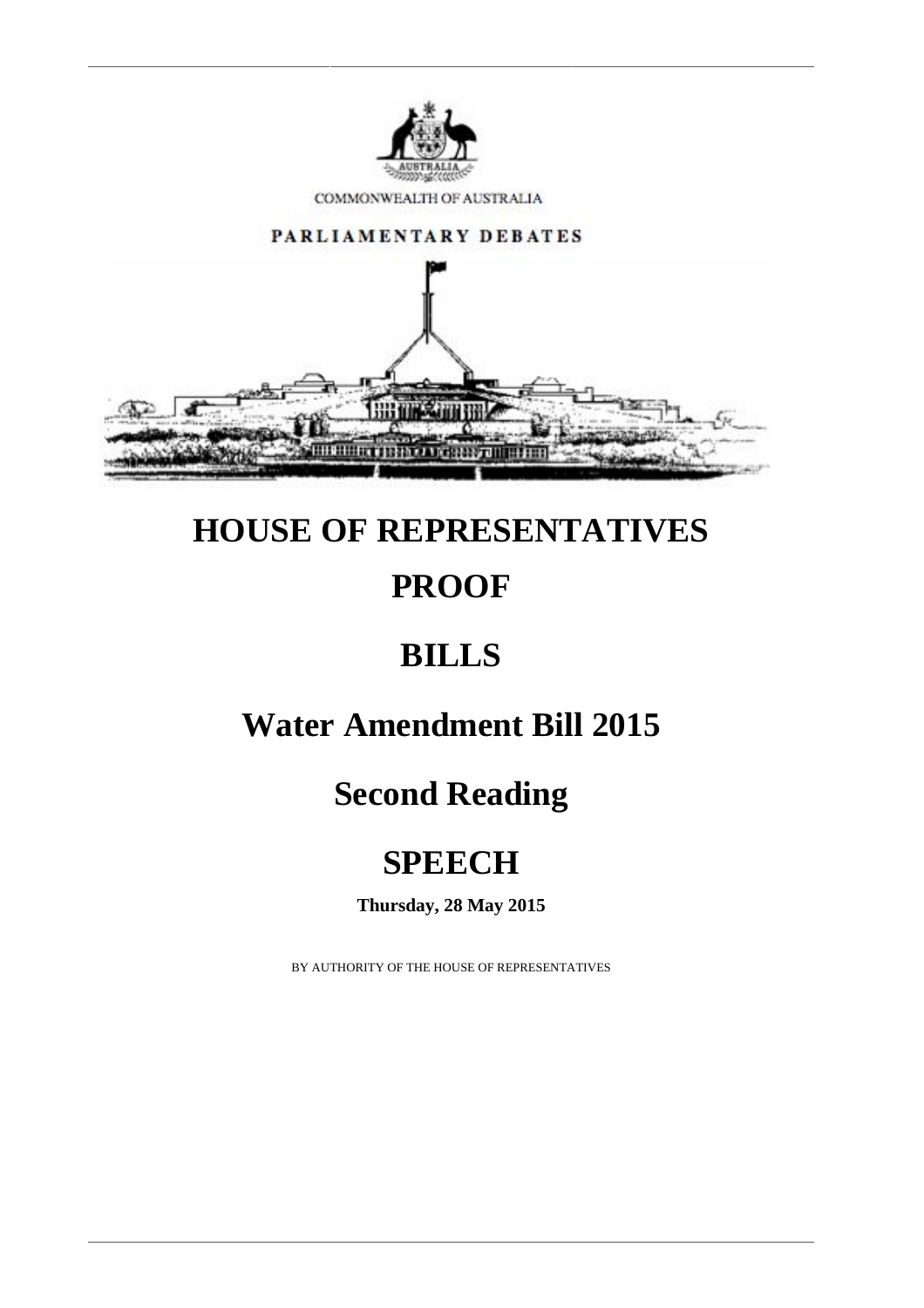#### **SPEECH**

**Date** Thursday, 28 May 2015 **Source** House **Page** 10 **Proof** Yes **Questioner Responder Speaker** Baldwin, Bob, MP **Question No.** 

**Mr BALDWIN** (Paterson—Parliamentary Secretary to the Minister for the Environment) (09:45): I move:

That this bill be now read a second time.

The Water Amendment Bill continues and strengthens the Abbott government's commitment to Murray-Darling Basin communities, businesses and the environment. The coalition has always understood that sound water management, and the required water reforms, are critical in the Australian climate and they continue to be a high priority today, as the Bureau of Meteorology is forecasting a drier El Nino period ahead.

The Howard government developed and drove the implementation of the National Water Initiative from 2004. A decade on, under the Abbott government, we continue these endeavours and we seek to enshrine these reforms well into the future.

Our vision for water reform in Australia is very clearly founded in a triple bottom line outcome. We understand that the focus must be on the social, economic and environmental benefits equally. We will not achieve optimal outcomes through the Basin Plan without this triple bottom line focus.

Our government has committed, since 2012, to support and implement the Basin Plan in full and on time, recovering water for the environment to maintain a healthy river system, while enabling our agricultural sectors to be robust and productive, helping to develop and maintain viable rural communities.

As I have travelled through the basin, the issue that has been raised most often is the need for greater certainty for communities and farmers, certainty for their businesses and certainty for the environment. Our investment in the future of a sustainable agricultural sector underpins our commitment to the Basin Plan environmental outcomes and to farming communities.

The Abbott government is committed to delivering the Basin Plan.

We are delivering on the environmental needs and, as I have said in this place before, our government is investing over \$2.5 million per day to 2019 in the future sustainability of irrigated agriculture. This is our commitment to our environment and communities in the basin.

I go on about this point at length because the biggest issue we face in implementing the Basin Plan is to ensure that it achieves win-win outcomes—all members in this place have an obligation to get this right.

The Basin Plan represents the culmination of more than two decades of water reform, two decades of bipartisanship. To ensure the prosperous future of our communities we need to ensure that the health of the environment is sustainable for the long term and we need to provide certainty to all community sectors in the basin, for generations to come.

To achieve this aim, we have made a commitment to cap water purchases to 'bridge the gap' under the Basin Plan to 1,500 gigalitres across the Murray-Darling Basin. Our focus for the remaining water recovery task is focused on infrastructure upgrades, efficiency projects and environmental works and measures.

This will ensure enduring benefits for both the environment and our rural and irrigation communities. It is the hard-working men and women and their families and businesses in the basin that we have listened to and consulted with when coming to this decision. The basin itself is a precious resource, as are the many who live and work in it.

I have spent the past five months travelling almost the full length of the basin, meeting a wide range of people, who all hold a wide range of views on how we best manage the needs of the basin.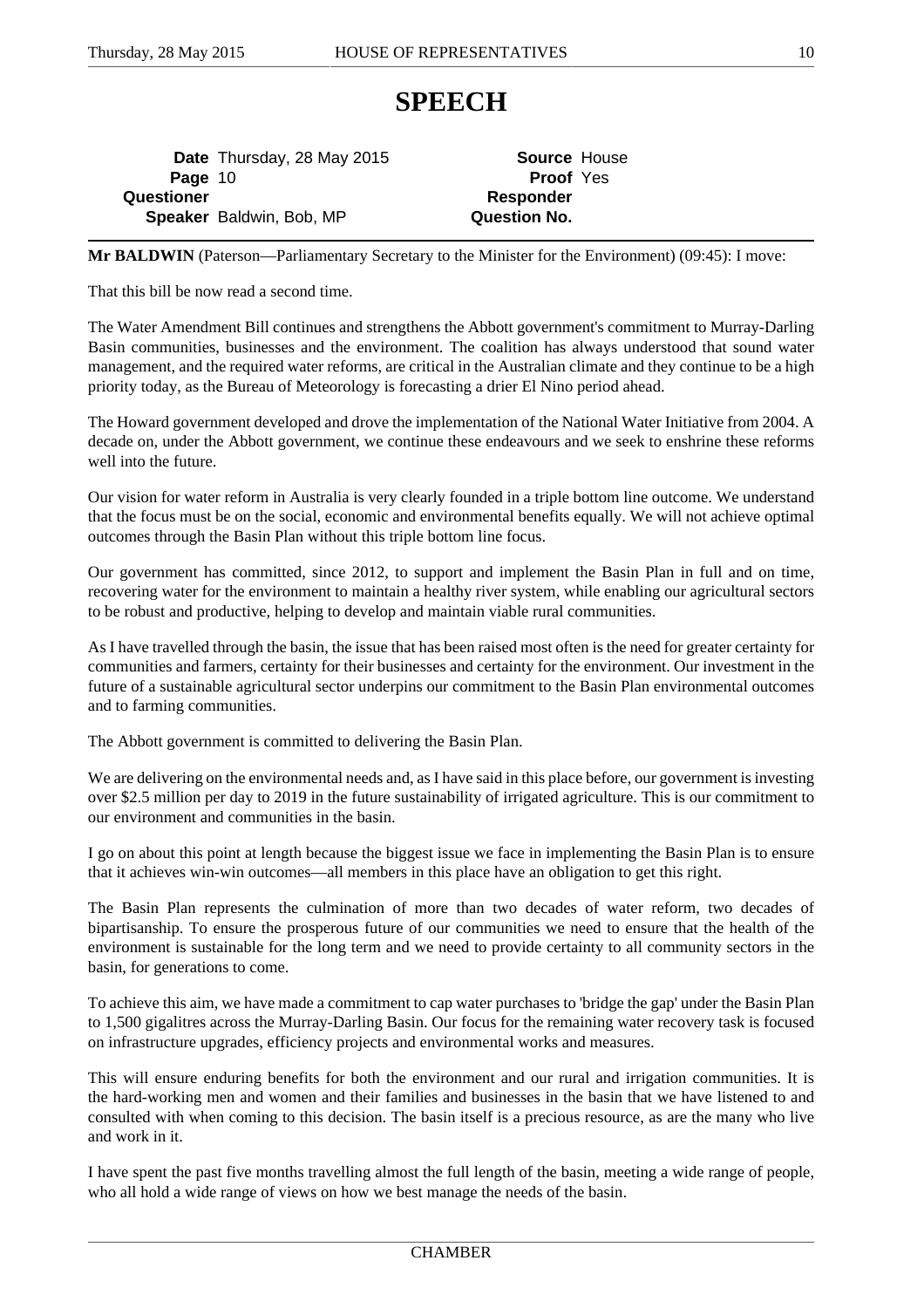However, it does not matter whether they are farmers, environmentalists, Indigenous elders, fishermen, the local car dealer, bank manager or cafe owner or tourism operators, the common message is that they want to live in a healthy environment and they also want certainty for their community.

While the Basin Plan deals with the high level environmental targets, each individual and each community is doing what they can to improve the health of the environment that they live in. There are environmental groups who continue to advocate for an improved environment and who I have seen working with catchment management organisations to improve riverine and wetland vegetation, which in turn provides important habitats for fish and wildlife.

There are committed and engaged Indigenous groups that want to see outcomes for their communities that deliver on their responsibilities as traditional land managers. They continue to work with the Murray-Darling Basin Authority and the Commonwealth Environmental Water Holder to achieve better environmental outcomes that align with their cultural heritage.

And in many in cases it is the farmers and irrigators themselves who are undertaking revegetation works on their farms as part of the on-farm modernisation project.

In most part, what we see are community-based organisations who have come together to deliver local outcomes for the environment, who have pride in their native flora and fauna.

However, we must remember that these communities have emerged over the past 100 years on the back of a strong agricultural sector; they understand the need for a change in agricultural water management, but ask that we support them in this transition to improved overall management of our basin resources.

I have visited dairy farmers in Shepparton and rice farmers in Deniliquin and Leeton. I have seen cotton growers in Dirranbandi, Goondiwindi and Griffith, citrus growers in Renmark and grape growers in Mildura, all the way down to the Lower Lakes, where I met a local fisherman. In all of these places there is a common message they want certainty for their community and their environment.

What I have seen in the places I have visited in the basin is how our investment in water infrastructure projects is having positive long-term outcomes for rural communities and their businesses.

Through improved irrigation delivery infrastructure, we are seeing more opportunities for basin farmers to get water to their farms with fewer losses along the way. Once water gets to the farm gate, the benefits of Commonwealth investment in on-farm efficiency programs have changed the nature of irrigation farming substantially, to a precise and highly technical business.

Farmers are not using the same practices they employed in the 1950s. The technological advances and improvements that are now commonplace are innovative and outstanding, and a credit to the adaptability and ingenuity of the Australian farmer. Increased efficiency for water delivery and a strong understanding of the best way to apply water to a crop at the optimal time is reducing the water required per hectare, while continuing to increase productivity. As a nation we should be proud of our achievements.

During my discussions with local farmers in southern New South Wales, I saw how investment in laser levelling of land has increased crop yield and resulted in the more efficient use of water. Farmers are able to control their watering systems by remote control, rather than getting up throughout the night to turn the water on and off. This is a huge benefit for families and for overall community health. It is the perfect example of a triple-bottomline outcome.

In line with community support for infrastructure programs we know that completed projects have demonstrated improved productivity benefits such as increased crop rotation and diversification, water use efficiencies, reduced maintenance and improved soil and weed control management. Some projects have achieved greater than anticipated water savings, with these benefits retained by irrigators to improve their farm productivity even further.

Not only is farm productivity and wellbeing improved from these projects, but with the increased efficiency, water savings are able to be recovered for the environment to deliver water to wetlands and environmental assets throughout the basin.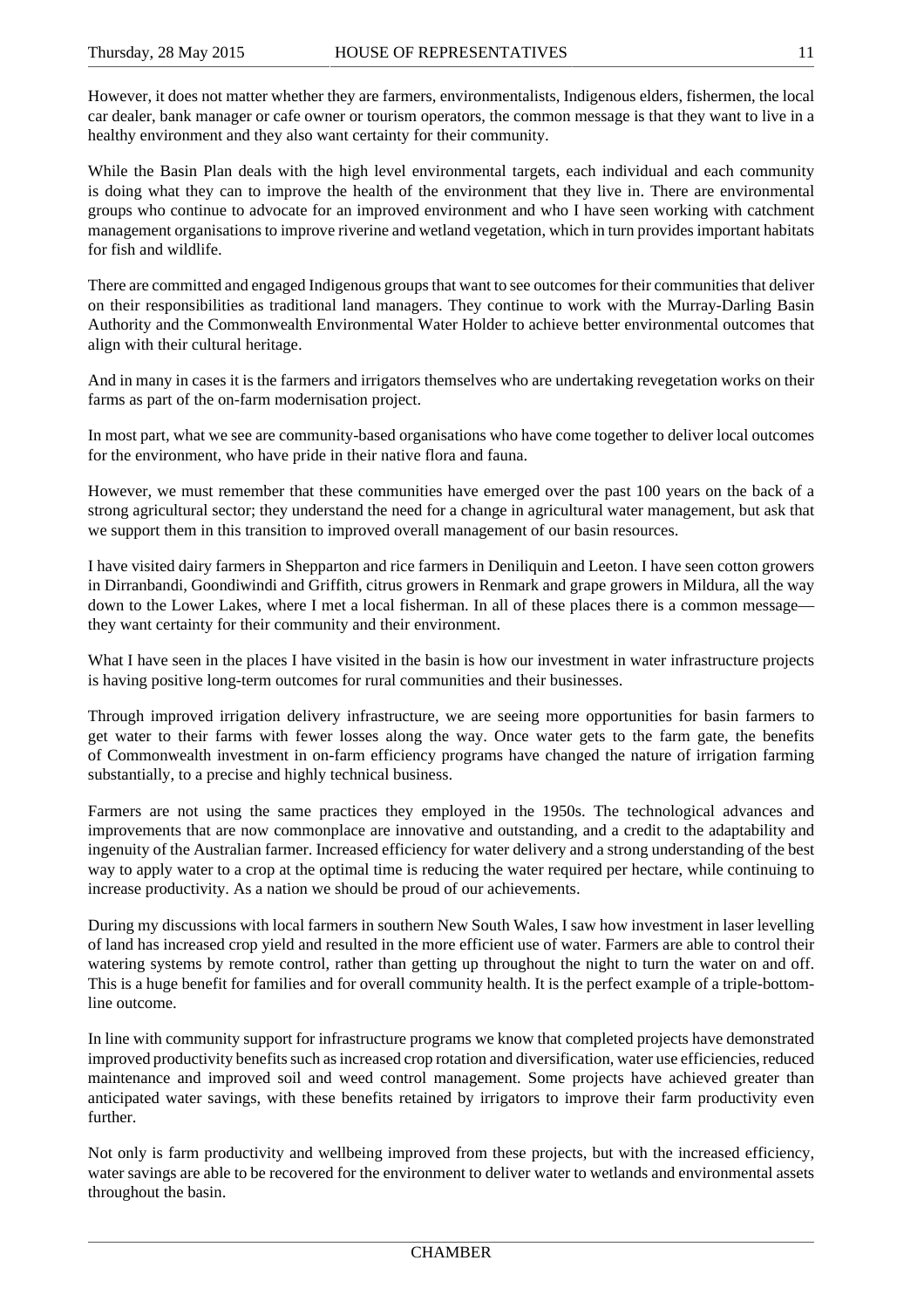We are also focusing our infrastructure investment to our environmental assets and applying the principles of efficient water use to maximise environmental outcomes, and our environmental water managers are achieving real benefits for environmental health.

Additionally, the broader community is also benefitting from these projects, as much of the construction work is involving local contractors and regional business, spreading the benefits of the investment throughout the basin.

The bill also has provisions for expanding the range of efficiency programs available under the Water for the Environment Special Account, which provides for an additional 450 gigalitres of water for the environment, to include investment in upgrading irrigation delivery networks and other off-farm infrastructure, enabling the Commonwealth to deliver future, strategic investment in the basin and additional environmental water and improved environmental outcomes.

The certainty this 1,500-gigalitre cap will provide will work in harmony with our investments in infrastructure. We have already seen very good results from both off-farm and on-farm infrastructure projects.

More than 10,000 individual irrigators across the basin are benefiting from infrastructure renewal and upgrades and the returns have already exceeded the expected savings of 600 gigalitres towards the task of bridging the gap.

Since its release in June last year, this government's Water Recovery Strategy for the Murray-Darling Basin has provided a framework for water recovery to bridge the gap to the Sustainable Diversion Limits set out in the Basin Plan. It provides an overview of the Murray-Darling Basin reform process and the key steps to be undertaken to reach major milestones for Basin Plan implementation between 2014 and 2024.

It has been 2½ years since the Basin Plan became law and the Australian governments have secured over 1,961 gigalitres in long-term average annual yield of surface water in the basin.

This represents more than two-thirds of the 2,750 gigalitres of the surface water recovery target set out in the Basin Plan to bridge the gap to the sustainable diversion limits, or SDLs.

To bridge the remaining gap, however, will not be a simple task and we understand the challenges in recovering the remaining water. With our focus on infrastructure investment programs, water purchases will progress at a significantly slower pace than in the past, and the focus on strategic water purchase opportunities will help bridge the gap to surface water SDLs to 2019.

Through the water recovery strategy, we have outlined our focus on infrastructure and efficiency projects, but we also continue to pursue strategic and targeted purchase opportunities. We know that to achieve the full implementation of the Basin Plan a number of water recovery methods will be required.

I want to state on the record that this bill in no way diminishes the Abbott government's commitment to implementing the Basin Plan. I have heard some concerns that this cap will impede water recovery efforts and prevent the achievement of the maximum environmental outcomes.

Our commitment to the 1,500-gigalitre cap was first announced in 2012 when the Basin Plan was made, a commitment we made to the communities of the basin; our continued support of the 1,500-gigalitre cap was given effect in the Water Recovery Strategy for the Murray-Darling Basin, released in June 2014.

I was pleased to announce with my ministerial colleagues Ministers Hunt and Joyce on 16 March this year that we would move to legislate the cap and deliver the commitment we had made to achieve a triple-bottom-line outcome for the Basin Plan. The introduction of this bill is the culmination of this journey, which enshrines the 1,500-gigalitre limit on surface water purchases by the Commonwealth in legislation, through an amendment to the Water Act.

The state governments in the Murray-Darling Basin also play an important role in delivering the Basin Plan and we will continue to work with them to deliver water recovery projects, environmental works and measures and the outcomes of the sustainable diversion limit adjustment mechanism.

We have a good history of working together in the basin to deliver environmental water reforms; the Living Murray program is a substantial group of projects that are evidence of a shared commitment to delivering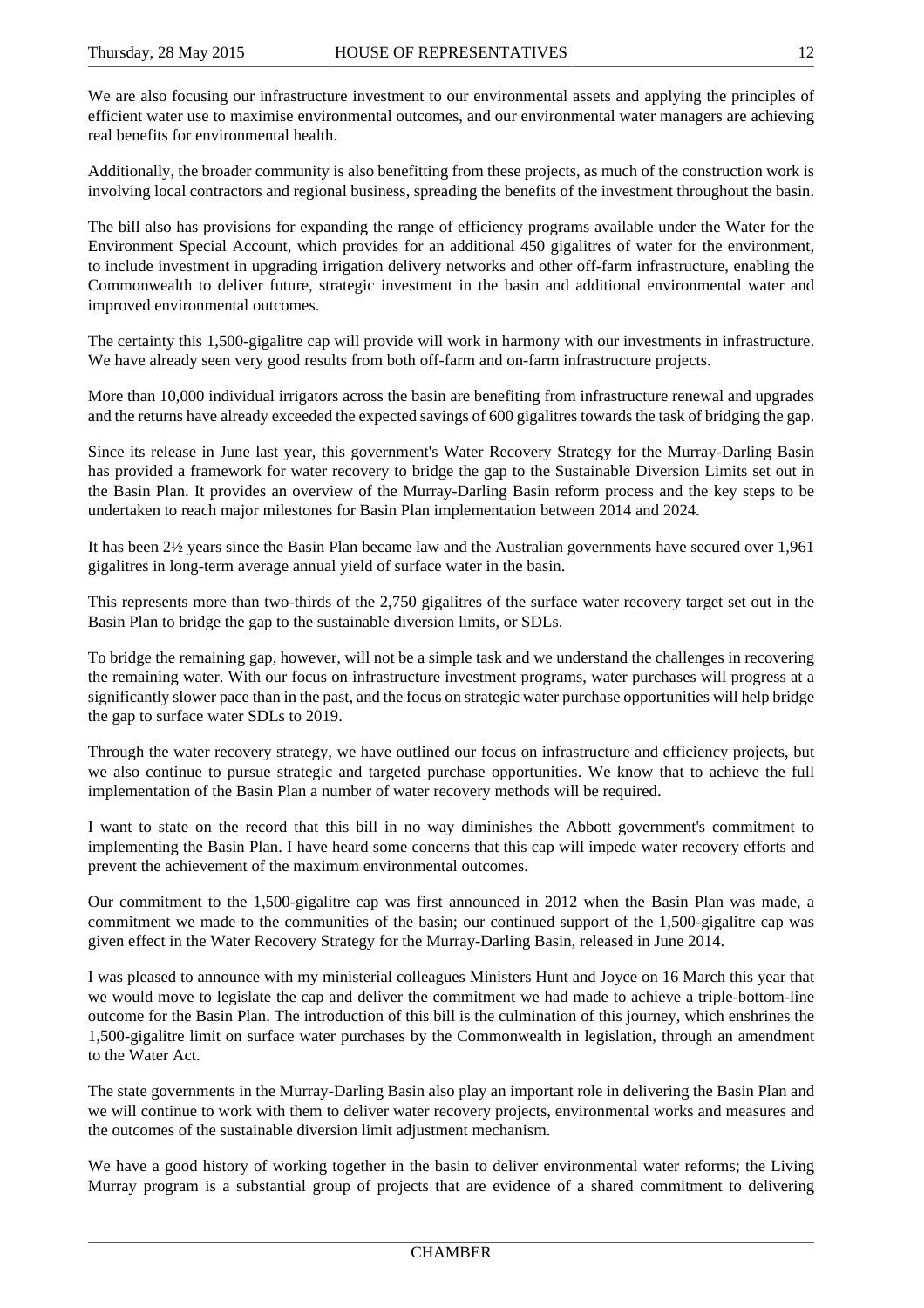environmental outcomes. We will continue to work with all parties to ensure that the triple bottom line continues to address all three aspects—social, economic and environmental.

The cap on water purchases complements the focus on water recovery for the environment through on-farm and off-farm infrastructure investment and efficiency projects. The coalition government is investing \$2.5 million per day through to 2019 into the future sustainability of irrigated agriculture, while delivering on the important outcomes for the environment and the Murray-Darling Basin communities, and we will continue to work with the states to achieve this.

Our commitment is to bridge the gap in a careful and measured way, ensuring practical steps are taken to deliver a sustainable outcome for the economy, for basin communities and for the environment. We believe that healthy rivers and healthy communities should be complementary, not contradictory.

I will now turn to the details of the bill.

Put simply, the bill will establish a new part in the Water Act to give effect to the 1,500 gigalitre limit on all surface water purchases within the Murray-Darling Basin that contribute to bridging the gap.

The intent is to capture water purchased directly by the Commonwealth, which occurs predominately through open tender purchase rounds, and not water recovered through irrigation infrastructure efficiency upgrades, water sales by states or those programs which are the result of irrigation network rationalisation and reconfiguration projects funded or partly funded, by the Commonwealth.

In addition, it does not include purchases made by the Commonwealth Environmental Water Holder, or those made using funds from the Water for the Environment Special Account, as these purchases are different from the intent of the water purchasing program.

This 1,500 gigalitre limit on water purchasing is aligned with the recovery of water to bridge the gap in line with the implementation of the Basin Plan and will remain in place until the Basin Plan is next reviewed.

This will provide confidence to the basin irrigation industry and communities that the cap will be in place for the term of the Basin Plan, delivering the certainty that is very much needed by the communities of the basin and also ensures that the benefits from ongoing investment in infrastructure based water recovery are continued and realised.

The department will ensure that all water recovery is very clearly, publicly and regularly reported, providing transparency on the purchases contributing to the 1,500 gigalitre limit.

The bill also amends the Murray-Darling Basin Plan 2012 (the Basin Plan) to provide increased flexibility and opportunities to deliver the recovery of 450 gigalitres of water through efficiency measures funded under the Water for the Environment Special Account.

Efficiency measures improve the environmental outcomes under the Basin Plan by enabling the recovery of additional water for the environment, in line with the requirement to achieve neutral or improved social and economic outcomes.

This amendment provides for the participation of consumptive water users in projects that recover water through works to improve water use efficiency off-farm. There is strong support within industry for further investment is such measures. This amendment also delivers on the government's commitment to deliver the Basin Plan to the full extent, with a predominate focus on infrastructure investment.

This legislation delivers a triple bottom line outcomes for basin communities. The Abbott government is listening to all stakeholders and there is now an opportunity for the opposition to work with us and support this bill to ensure our basin communities get the win-win outcomes to ensure environmental and community sustainability. We will continue to work with all states to deliver the outcomes of the Basin Plan to the fullest extent possible.

The Abbott government is strongly committed to the Basin Plan and the substantial water reform agenda and we will implement the plan in a manner that ensures we can have healthy communities and productive farms working alongside a healthy river system.